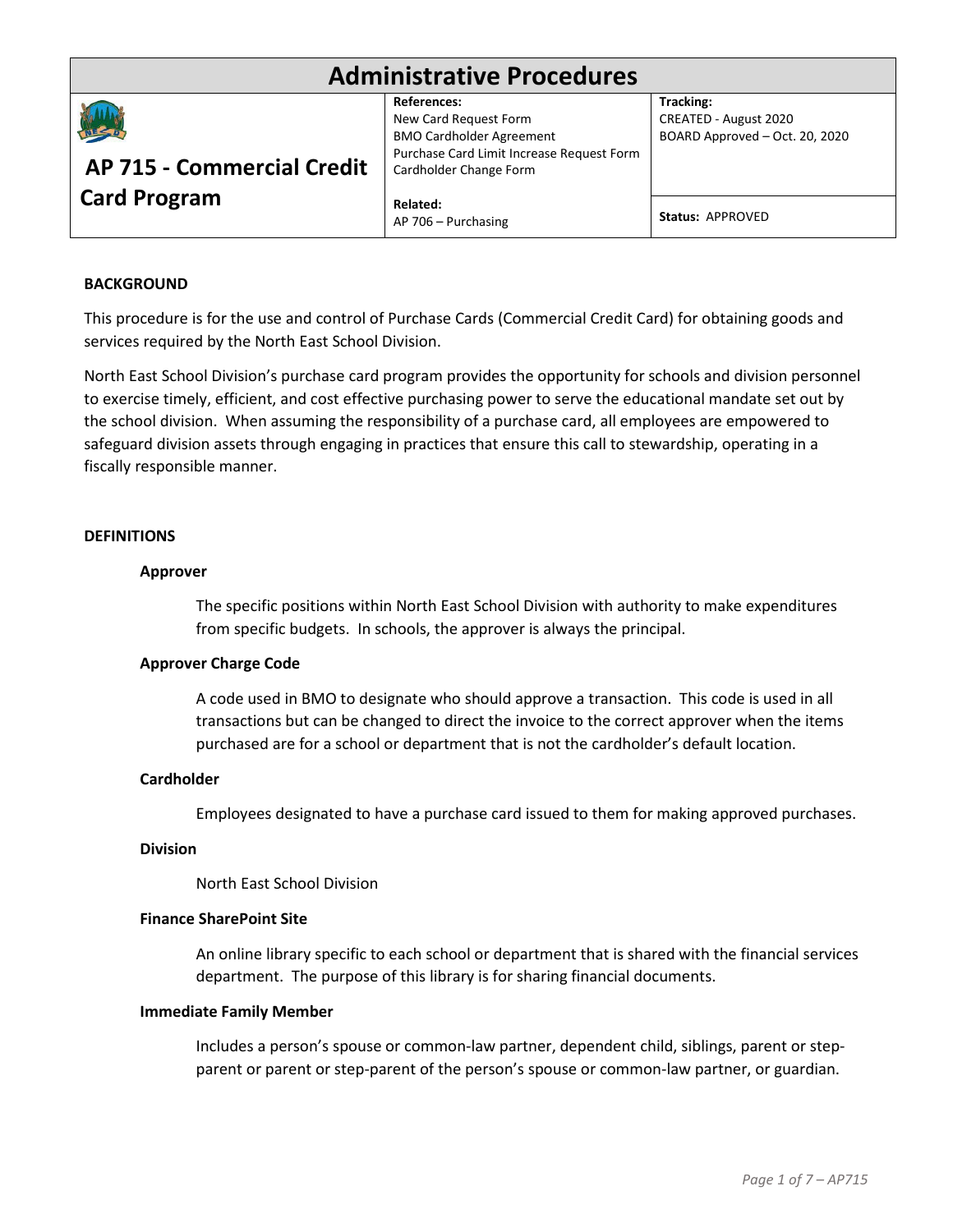## **Program Administrator**

An individual who plays a key role in the initial setup and ongoing maintenance of Spend Dynamics. The program administrator role is comprised of the following activities:

- Employee management
- Card account management
- Invoices and statements
- File management
- Data analysis

The Manager of Financial Services serves as the program administrator and has complete responsibility for the purchase card program. The Manager of Financial Services may delegate duties to the Accounting Clerks as referenced in [section 13.](#page-5-0)

#### **Purchase Card or P-Card**

A special type of credit/charge card, with individualized controls, issued by BMO, and used to make approved purchases.

#### **PROCEDURES**

# **1. OBTAINING A PURCHASE CARD**

- 1.1. To obtain a purchase card a [New Card Request](https://nesdca.sharepoint.com/:b:/r/sites/NESDResources/NE_Forms/BMO-New%20Card%20Request.pdf?csf=1&web=1&e=fjhU1c) must be completed, authorized by the Approver (usually school principal or office supervisor) and sent to Financial Services by dropping the form onto the Finance SharePoint Site. The Manager of Financial Services reviews and approves all New Card Request forms.
- 1.2. Each purchase card will have a unique number, and will be issued in the name of the division employee who has been authorized to use that card. The card is non-transferable to any other employee, even if that other employee is also authorized to use a purchase card on behalf of the division. Only the person to whom the card is issued may use the card.
- 1.3. The new cardholder must complete and sign a [BMO Cardholder Agreement](https://nesdca.sharepoint.com/:b:/r/sites/NESDResources/NE_Forms/BMO-Cardholder%20Agreement.pdf?csf=1&web=1&e=1F1UWk) before receiving a purchase card.
- 1.4. Additional resources in the form of [webinars](https://nesdca.sharepoint.com/:b:/r/sites/NESDResources/NE/Finance_BMO%20Reference%20Documents/BMO%20Spend%20Dynamics%20Webinar%20List-FIN.pdf?csf=1&web=1&e=wkyYLn) have been prepared to guide the new cardholder.

### **2. AUTHORIZATION TO PURCHASE**

Whenever possible a purchase card should be used when making purchases of any kind.

- 2.1. The purchase card is not intended to bypass established procedures of the division. If the Principal's approval is required prior to making a purchase the cardholder must first obtain that authorization prior to making a purchase. All purchases made with the purchase card shall be subject to Procedure AP706 -[Purchasing,](https://www.nesd.ca/pdf/56928100/89510945/56928241#AP_706-Purchasing.pdf) including all requirements for competitive bidding.
- 2.2. Under no circumstances will the purchase card be used to circumvent division purchasing administrative procedures and restrictions.
- 2.3. Only the person whose name appears on the card may use the card.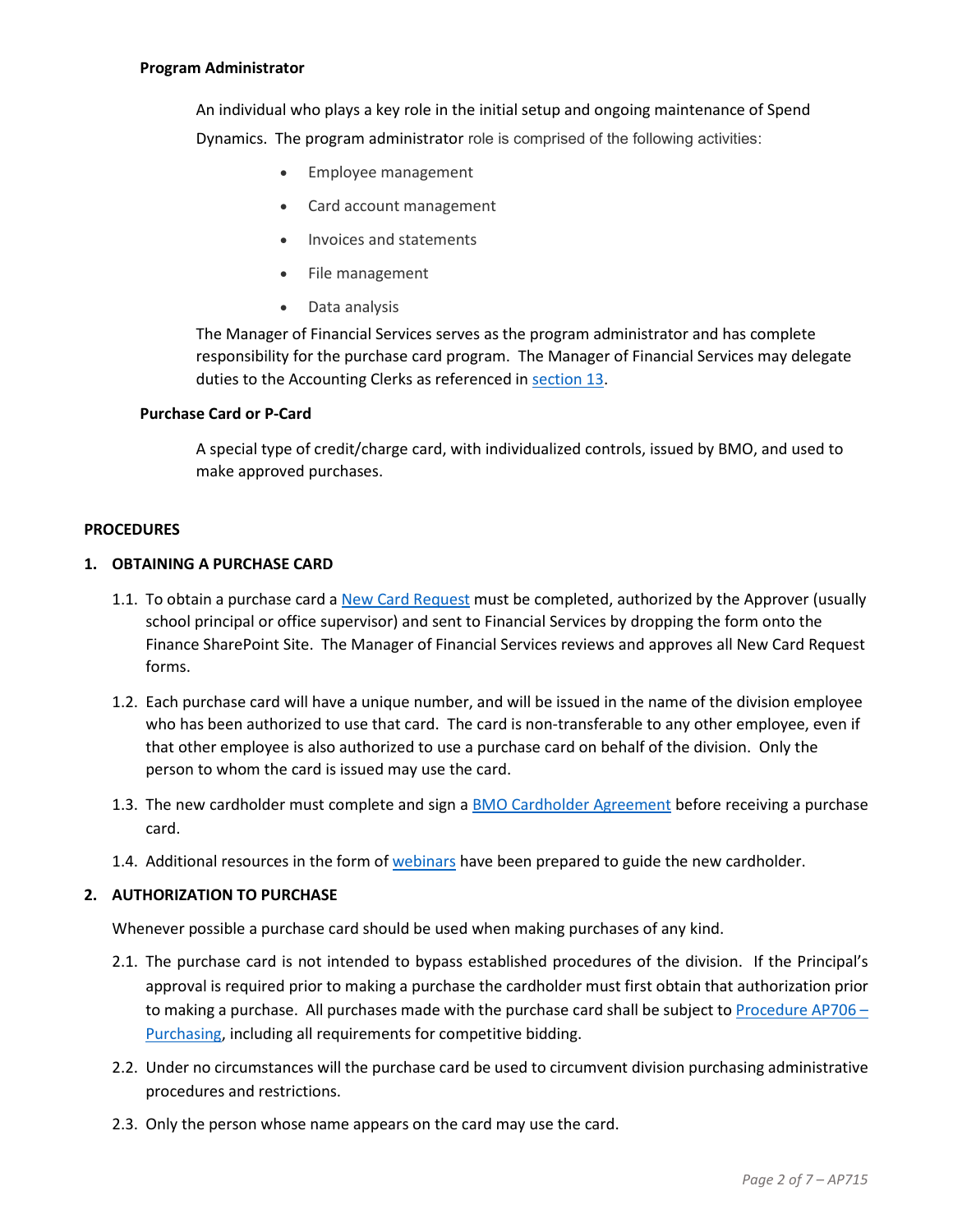- 2.4. The purchase card must only be used to purchase goods and services required for the business purposes of the school division.
- 2.5. The cardholder cannot split purchases to circumvent the card limits.

# **3. PROGRAMMED LIMITS**

- 3.1. Each card will have an established monthly limit of \$5,000.
- 3.2. Each purchase card issued does not have an established single transaction limit. Prior to making any purchase, the cardholder should inform their supervisor of the purchase.
- 3.3. The monthly limit can be increased to cover specific large purchases upon approval by the immediate supervisor and the CFO. An increase in the monthly limit can be requested by completing the Purchase [Card Limit Increase Request](https://nesdca.sharepoint.com/:b:/r/sites/NESDResources/NE_Forms/BMO%20Credit%20Limit%20Increase%20Request.pdf?csf=1&web=1&e=8XNFVe) with correct authorization.

# SUPPLIER CATEGORY EXCLUSIONS

- 3.4. In addition to the programmed limits, the purchase card may not be used for the following items:
	- 3.4.1. Personal or private use, including cash advances
	- 3.4.2. Personal entertainment
	- 3.4.3. Purchase of alcohol (unless required based on job function for a division wide staff event such as Staff Appreciation Night)
	- 3.4.4. Tobacco
	- 3.4.5. Cannabis
	- 3.4.6. Dating/escort services
	- 3.4.7. Lottery tickets or gambling transactions
	- 3.4.8. Automated cash disbursement
	- 3.4.9. Direct marketing companies
	- 3.4.10. Controlled items such as radioactive or hazardous material, prescription drugs, etc.
	- 3.4.11. Maintenance contracts
	- 3.4.12. Leasing of equipment or extended rentals that exceed 30 days, where the principal has not received approval to enter into the contract prior to making the charge.
	- 3.4.13. Gift Certificates to be given to staff or non-staff to facilitate shopping (example: a gift card is purchased from a grocery store and given to another employee or student who is required to pick up groceries using the certificate)

# **4. PERSONAL PURCHASES**

- 4.1. Purchase cards are not to be used for personal use such as meals, shopping, etc. Personal use of a purchase card could result in immediate cancellation of the card and further disciplinary action as deemed necessary.
- 4.2. Accumulation of Air Miles or other rewards for personal use based on purchases made with a division purchase card (or any other method) is prohibited.

# **5. CONFLICT OF INTEREST**

5.1. Except with the approval of the CFO, purchases will not be made for any goods or services from division employees or from companies in which division employees or immediate family members of division employees have an ownership interest.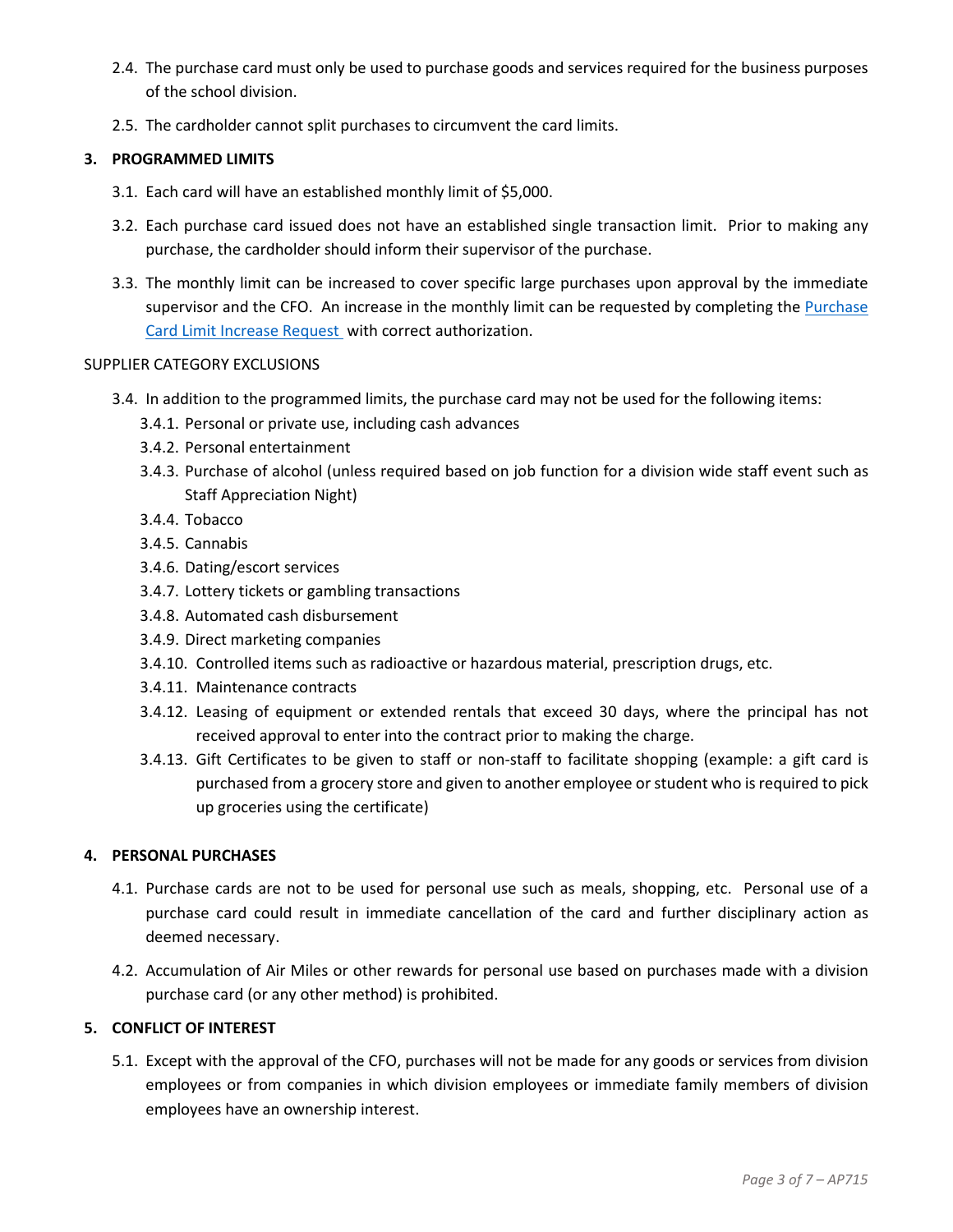# **6. REFUNDS**

6.1. No cardholder may accept cash or cheque from a supplier who is making a refund pertaining to a transaction previously charged to a purchasing card. The supplier in all cases must issue a credit to the purchasing card.

# **7. TRAVEL EXPENSES**

- 7.1. Purchase cards **can** be used for the following travel related expenses of the North East School Division:
	- 7.1.1. Airfare and hotel accommodation to authorized events
	- 7.1.2. Rental vehicles and fuel for rental vehicle
	- 7.1.3. Registration fees to authorized events (workshops, conventions, symposiums, etc.)
	- 7.1.4. If any of these expenses will exceed the cardholder's monthly transaction limit (see point 4-3), the cardholder must fill out the [Purchase Card Limit Increase Request](https://nesdca.sharepoint.com/:b:/r/sites/NESDResources/NE_Forms/BMO%20Credit%20Limit%20Increase%20Request.pdf?csf=1&web=1&e=8XNFVe) to increase their limit prior to travelling.
	- 7.1.5. Purchasing meals while travelling to authorized events when the meal is within the division per diems
- 7.2. Purchase Cards are **not** to be used for the following travel related expenses:
	- 7.2.1. If you drive your own vehicle, do not use your purchase card to buy fuel for your car. Instead submit your expenses using prevailing division rates for mileage. *See minutes from NESD Organizational Meeting for current rates.*
	- 7.2.2. Do not use the purchase card to obtain meals while travelling to authorized events when the meal is over the division per diems. Any amount that is over division per diem will be applied to the employee's vendor card and will be clawed back the next time they are reimbursed for out of pocket expenses. If this employee is unlikely to submit an out of pocket expense claim, they can pay the overage with cash, cheque or personal credit card.

### **8. HONORARIA/GIFTS**

- 8.1. Purchase cards are not to be used for payment of honoraria for services provided.
- 8.2. Purchase cards may be used to obtain gift certificates intended as a gift for services provided up to a maximum of \$50 per individual per year. Gift certificates cannot be purchased for Years of Service awards.

### **9. LIABILITY – DIVISION**

The liability for authorized use of the purchase card rests with the division, and not the individual cardholder. Neither the division nor the cardholder is liable for unauthorized use of a card following loss or theft of the card.

## **10. LIABILITY – CARDHOLDER**

Cardholders will be held liable for any misuse of a card, or willful disregard of policy or procedures, which result in fraud, collusion, or loss of money. Misuse of the card may result in disciplinary action.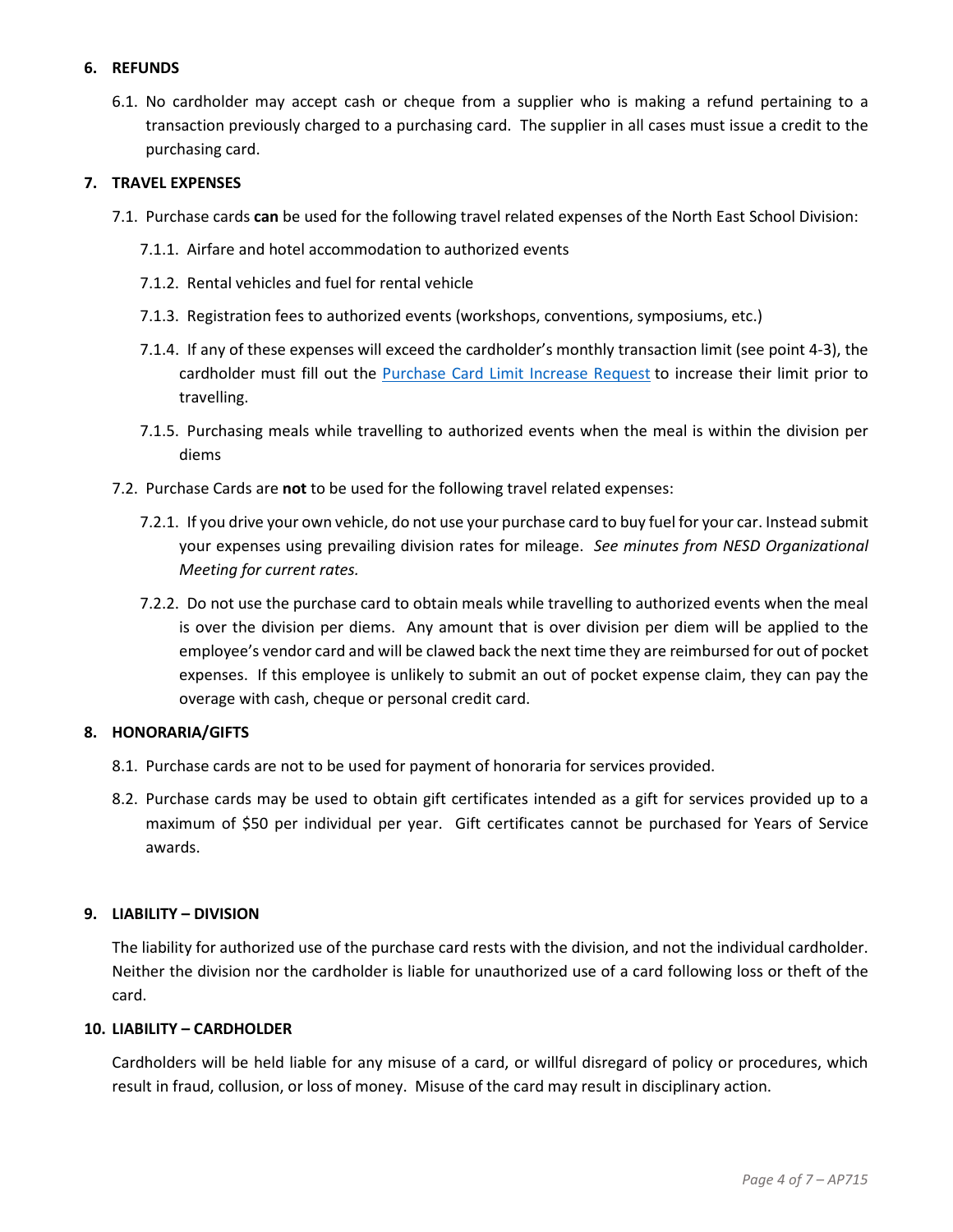### **RESPONSIBILITIES**

## **11. CARDHOLDERS**

- <span id="page-4-0"></span>11.1. Submit the [BMO Cardholder Agreement](https://nesdca.sharepoint.com/:b:/r/sites/NESDResources/NE_Forms/BMO-Cardholder%20Agreement.pdf?csf=1&web=1&e=U51bsq) to Financial Services prior to receiving purchase card. In addition the agreement will need to be signed on a yearly basis reaffirming acceptance of the conditions of the agreement.
- 11.2. The cardholder must obtain all supporting documentation for the purchases made with the purchase card, a debit receipt is not sufficient. The correct receipt will contain:
	- 11.2.1. Date
	- 11.2.2. Total purchase amount
	- 11.2.3. Tax breakdown
	- 11.2.4. Purchase details
- 11.3. Verify and code purchase card transactions in BMO Spend Dynamics on a weekly basis to ensure the approver has adequate time to approve all transactions by the last working day of each month.
- 11.4. If the cardholder has a delegate responsible for coding their transactions in BMO Spend Dynamics, they must ensure that the delegate receives their receipts weekly.
- 11.5. Take action for any items showing on the online purchase card system that do not correlate with the purchase receipt, or are not authorized purchases.
- 11.6. Any incomplete or incorrect transactions marked "Information Required" by the approver will need to be corrected and resubmitted for approval.
- 11.7. Arrange for the payment of funds, to the program administrator, when the card has been used inappropriately.
- 11.8. Notify the program administrator of lost or stolen cards. The purchase card will be cancelled. If the North East School Division office is closed, call the number on the back of the card.

# <span id="page-4-1"></span>**12. APPROVER RESPONSIBILITIES**

- 12.1. Approving the issuance of Cardholder Agreements for personnel within his/her range of supervision including new card approvals and yearly resubmissions as identified in  $11.1$
- 12.2. Reporting any breaches of responsibilities to the cardholder and to the program administrator.
- 12.3. Review and approve all cardholder transactions and verify that all supporting documentation is attached. Approval is done electronically in BMO Spend Dynamics.
- 12.4. Approvals shall be done weekly.
- 12.5. Filling out the [Cardholder Change Form](https://nesdca.sharepoint.com/:b:/r/sites/NESDResources/NE_Forms/BMO-Cardholder%20Agreement.pdf?csf=1&web=1&e=U51bsq) In the event that a cardholder moves to a different work location. The approver is responsible for the cardholder's transactions until this form has been completed.
- 12.6. Immediately notifying the program administrator of the resignation of any cardholder by filling out the [Cardholder Change form,](https://nesdca.sharepoint.com/:b:/r/sites/NESDResources/NE_Forms/BMO-Cardholder%20Agreement.pdf?csf=1&web=1&e=U51bsq) and obtaining the purchase card from the individual.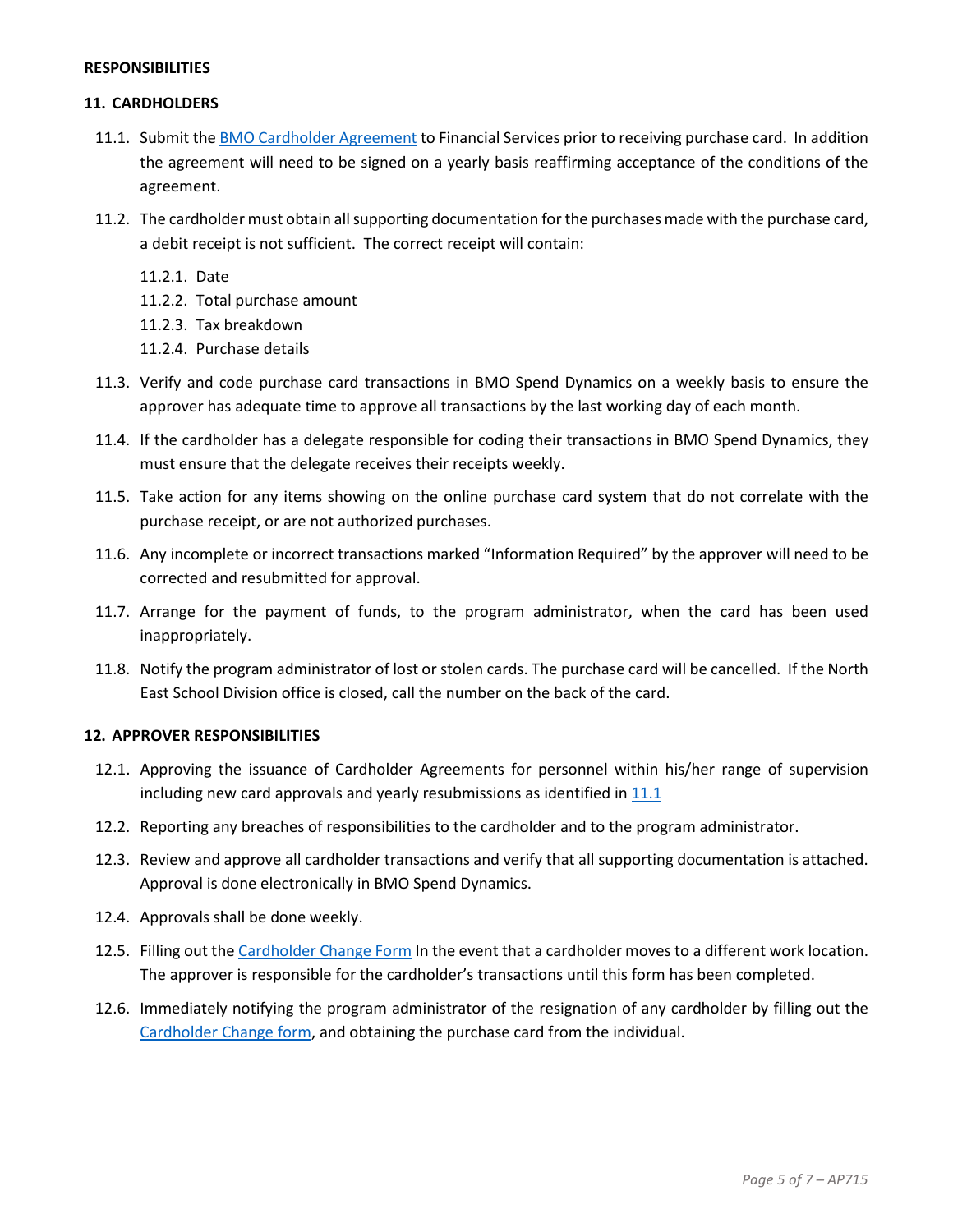## <span id="page-5-0"></span>**13. PROGRAM ADMINISTRATOR RESPONSIBILITIES**

#### 13.1. **Manager of Financial Services**

- 13.1.1. Maintaining the purchase card program and acting as the Plan Administrator.
- 13.1.2. Review and approve the monthly interfacing of purchase card transactions for the general ledger
- 13.1.3. Monitoring the use of the purchase card for adherence to this administrative procedure, and reporting any irregularities to the CFO
- 13.1.4. Approve New Card Request forms and review new cards and pins before being sent to the cardholder.
- 13.1.5. Increasing credit limits, on a temporary basis, as authorized by the supervisor and the CFO. When a request is made, a record must be kept of the following:
	- 13.1.5.1. The extent of the requested increase
	- 13.1.5.2. The rationale for the increase
	- 13.1.5.3. The time period for the extension of the limit increase

## 13.2. **Accounting Clerks**

- 13.2.1. Monitoring the use of the purchase card for adherence to this administrative procedure, and reporting any irregularities to the Manager of Financial Services.
- 13.2.2. Monthly interfacing of purchase card transactions for the general ledger.
- 13.2.3. Requesting a replacement card when a purchase card has been lost or stolen.
- 13.2.4. Increasing credit limits, on a temporary basis, as authorized by the supervisor and the CFO. When a request is made, a record must be kept of the following:
	- 13.2.4.1. The extent of the requested increase
	- 13.2.4.2. The rationale for the increase
	- 13.2.4.3. The time period for the extension of the limit increase

## **14. CFO RESPONSIBILITIES**

- 14.1. Responding to any irregularities as identified by the program administrator.
- 14.2. Authorizing the program administrator to terminate a cardholder's service as a consequence of breaches of responsibility made by the cardholder.
- 14.3. Approve temporary and permanent increases to transaction limits, as authorized by the supervisor.
- 14.4. Ensure the maintenance of a system of adequate internal financial control over the purchase card program.
- 14.5. Review limit increases on an annual basis, with recommendations for further amendments to this procedure being forwarded to the program administrator.